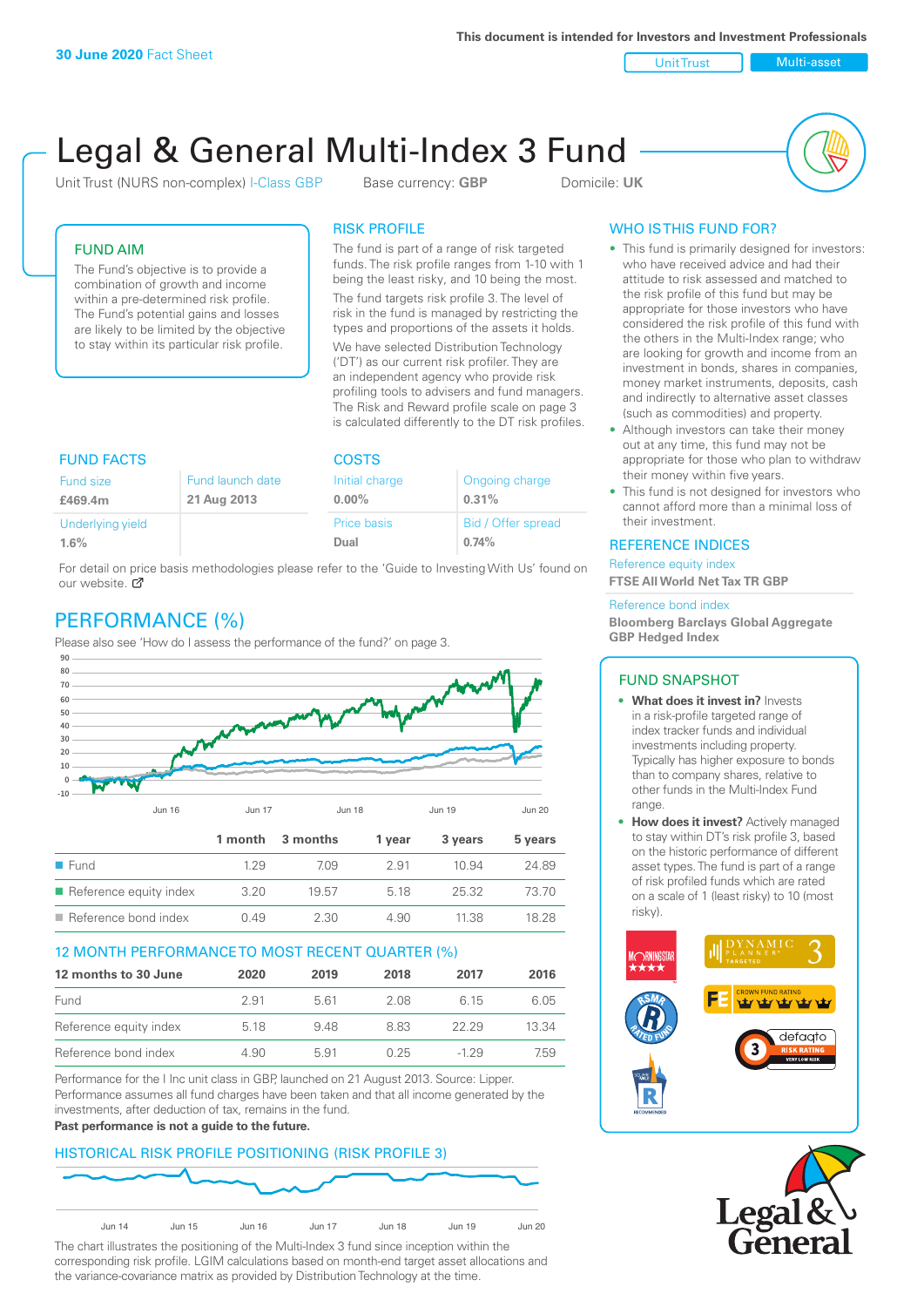# Legal & General Multi-Index 3 Fund

Unit Trust (NURS non-complex) I-Class GBP

# PORTFOLIO BREAKDOWN

All data source LGIM unless otherwise stated. Totals may not sum due to rounding.





#### FUND MANAGERS

The fund managers have responsibility for managing the multi-index fund range. They are part of the Multi-Asset Funds (MAF) team in LGIM. This team focuses on designing and managing multi-asset funds that are tailored to match the specific objectives of various client types. The team sits within a wider Asset Allocation team which combines both depth of experience with a broad range of expertise from different fields, including fund management, investment consulting and risk management roles.

# TOP 10 HOLDINGS (%)

| <b>LGIM GBP Liquidity Fund Plus</b>                    | 12.1 |
|--------------------------------------------------------|------|
| L&G Sterling Corporate Bond Index Fund                 | 10.8 |
| L&G All Stocks Gilt Index Trust                        | 9.3  |
| <b>LGIM Global Corporate Bond Fund</b>                 | 8.6  |
| L&G Global Inflation Linked Bond Index Fund            | 8.5  |
| L&G Cash Trust                                         | 7.7  |
| L&G Short Dated Sterling Corporate Bond Index Fund     | 5.2  |
| L&G Emerging Markets Government Bond (US\$) Index Fund | 4.6  |
| <b>L&amp;G UK Index Trust</b>                          | 4.2  |
| <b>L&amp;G US Index Trust</b>                          | 4.0  |

**Important:** Due to exceptional market conditions, spreads are currently volatile and may be higher than indicated. To see the latest spread visit www. legalandgeneral.com/chargesandfees